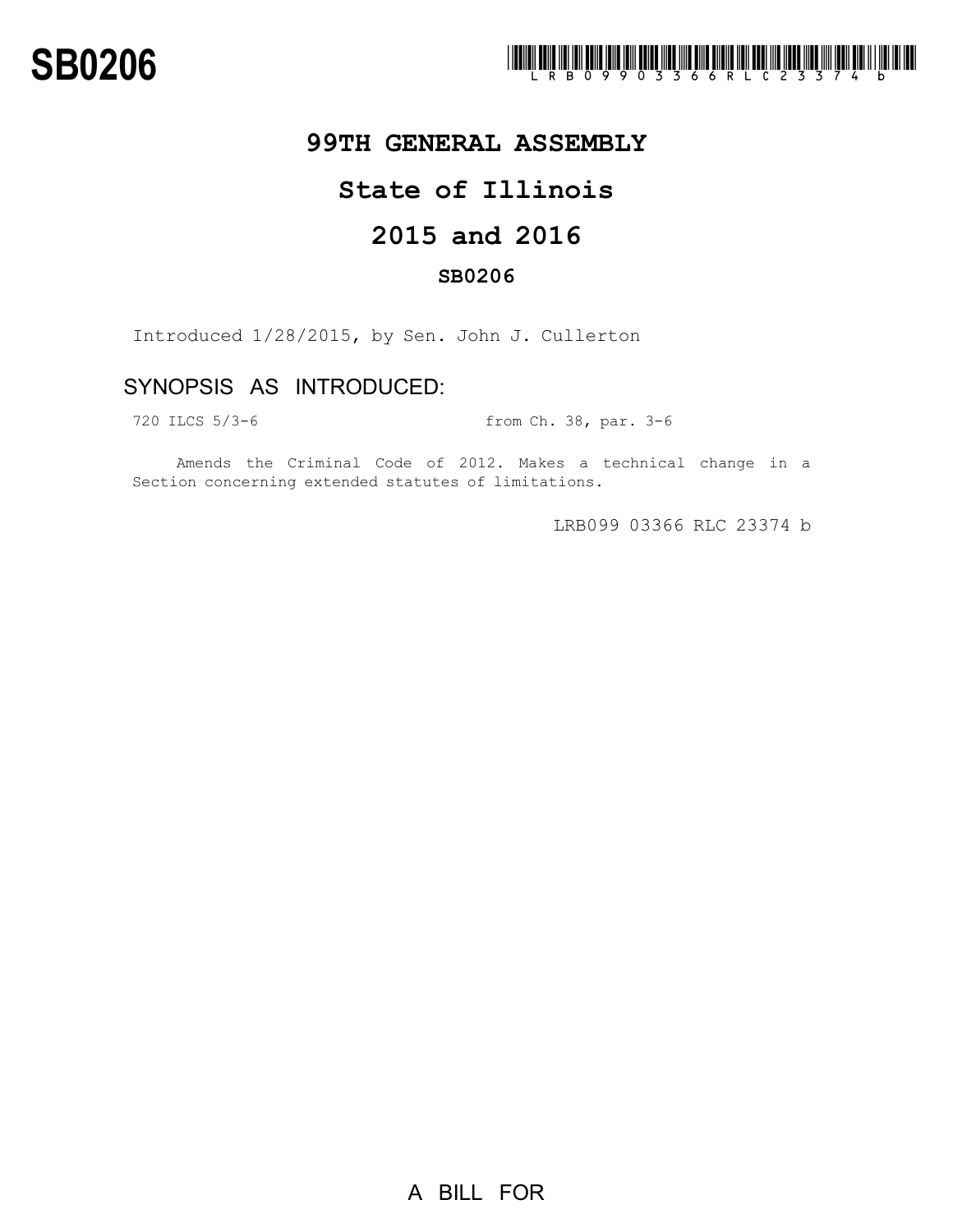1

AN ACT concerning criminal law.

#### **Be it enacted by the People of the State of Illinois, represented in the General Assembly:** 2 3

Section 5. The Criminal Code of 2012 is amended by changing Section 3-6 as follows: 4 5

(720 ILCS 5/3-6) (from Ch. 38, par. 3-6) 6

Sec. 3-6. Extended limitations. The The period within which a prosecution must be commenced under the provisions of Section 3-5 or other applicable statute is extended under the following conditions: 7 8 9 10

(a) A prosecution for theft involving a breach of a fiduciary obligation to the aggrieved person may be commenced as follows: 11 12 13

(1) If the aggrieved person is a minor or a person under legal disability, then during the minority or legal disability or within one year after the termination thereof. 14 15 16 17

(2) In any other instance, within one year after the discovery of the offense by an aggrieved person, or by a person who has legal capacity to represent an aggrieved person or has a legal duty to report the offense, and is not himself or herself a party to the offense; or in the absence of such discovery, within one year after the proper 18 19 20 21 22 23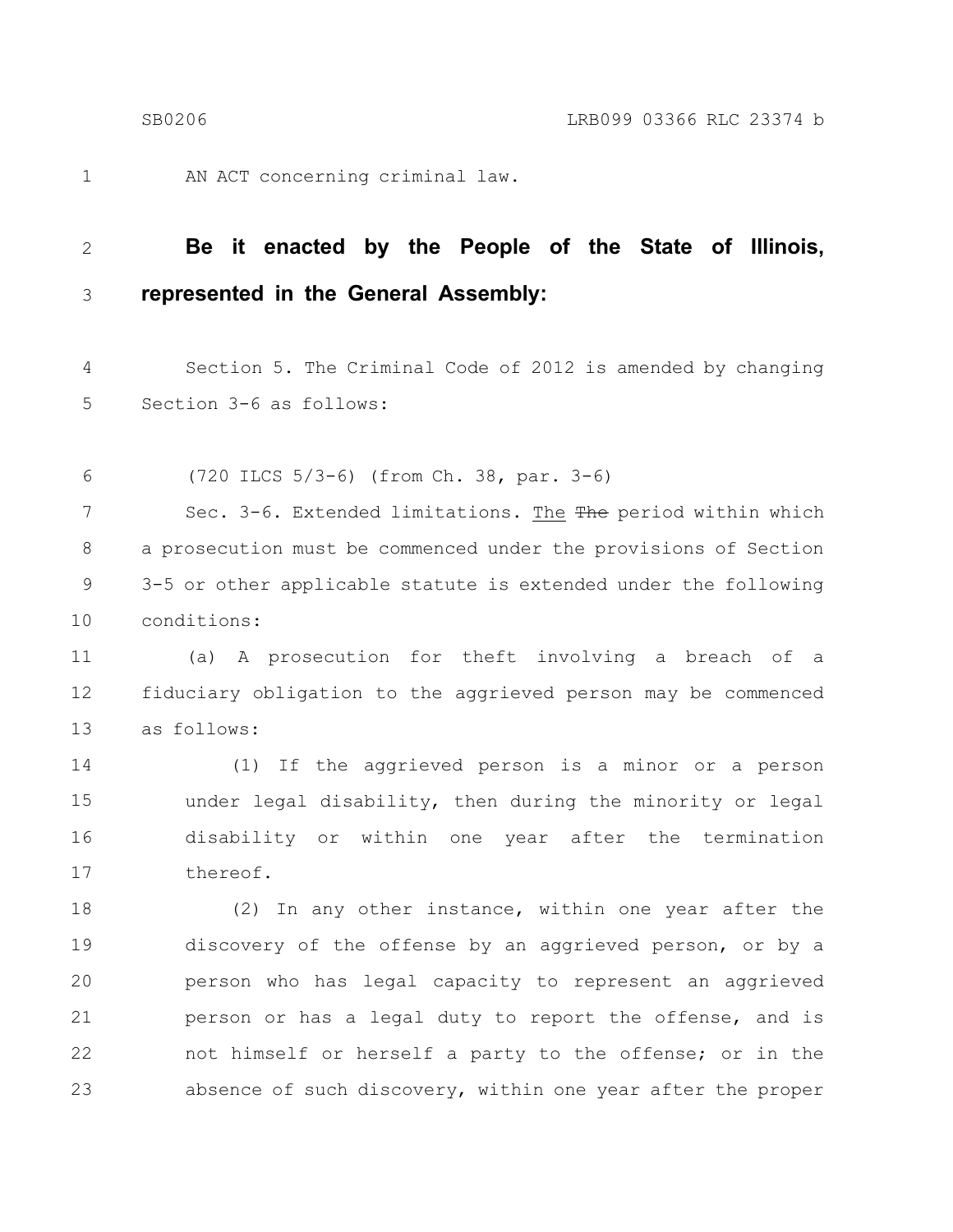prosecuting officer becomes aware of the offense. However, in no such case is the period of limitation so extended more than 3 years beyond the expiration of the period otherwise applicable. 1 2 3 4

(b) A prosecution for any offense based upon misconduct in office by a public officer or employee may be commenced within one year after discovery of the offense by a person having a legal duty to report such offense, or in the absence of such discovery, within one year after the proper prosecuting officer becomes aware of the offense. However, in no such case is the period of limitation so extended more than 3 years beyond the expiration of the period otherwise applicable. 5 6 7 8 9 10 11 12

(b-5) When the victim is under 18 years of age at the time of the offense, a prosecution for involuntary servitude, involuntary sexual servitude of a minor, or trafficking in persons and related offenses under Section 10-9 of this Code may be commenced within one year of the victim attaining the age of 18 years. However, in no such case shall the time period for prosecution expire sooner than 3 years after the commission of the offense. 13 14 15 16 17 18 19 20

(c) (Blank). 21

(d) A prosecution for child pornography, aggravated child pornography, indecent solicitation of a child, soliciting for a juvenile prostitute, juvenile pimping, exploitation of a child, or promoting juvenile prostitution except for keeping a place of juvenile prostitution may be commenced within one year 22 23 24 25 26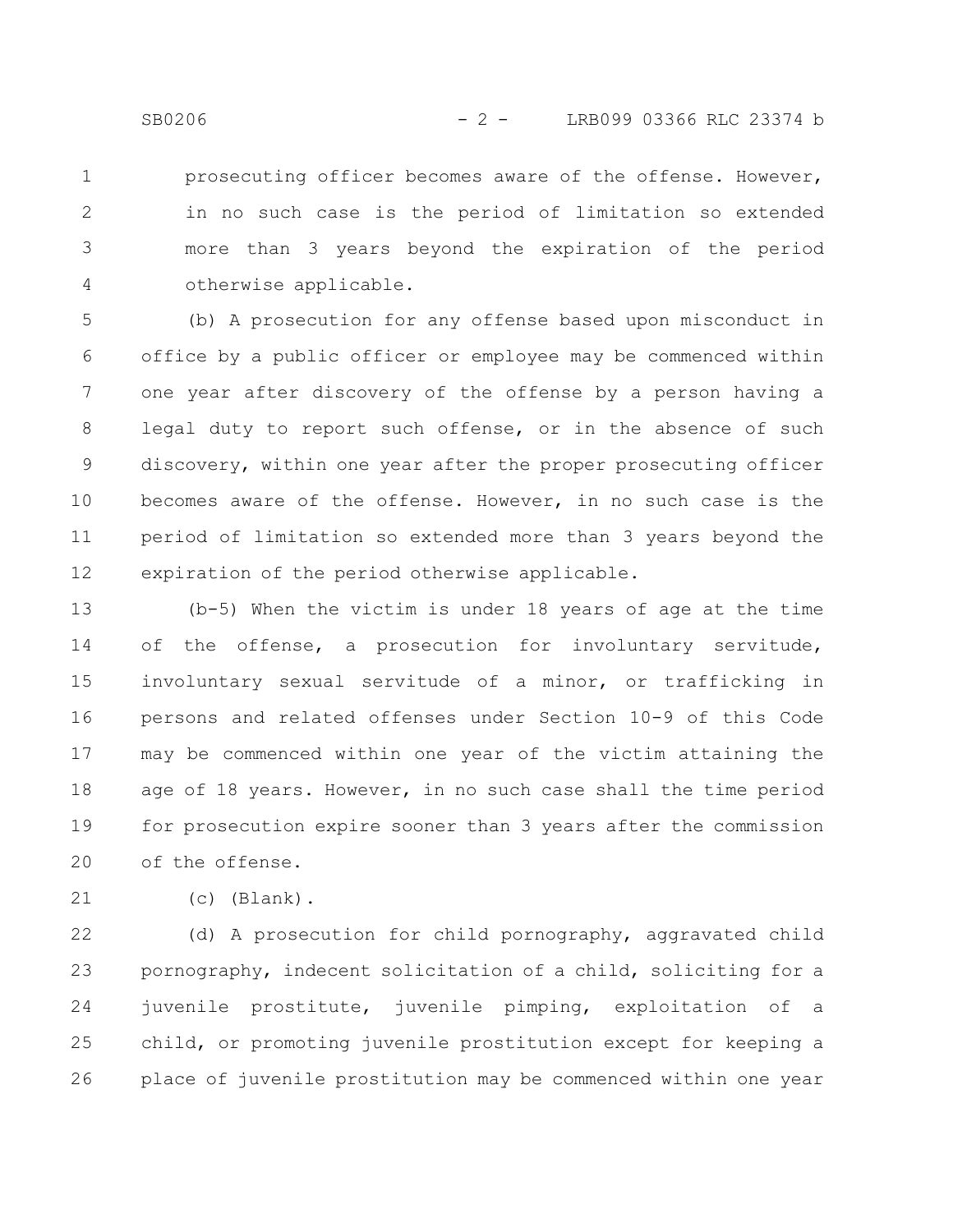of the victim attaining the age of 18 years. However, in no such case shall the time period for prosecution expire sooner than 3 years after the commission of the offense. When the victim is under 18 years of age, a prosecution for criminal sexual abuse may be commenced within one year of the victim attaining the age of 18 years. However, in no such case shall the time period for prosecution expire sooner than 3 years after the commission of the offense. 1 2 3 4 5 6 7 8

(e) Except as otherwise provided in subdivision (j), a prosecution for any offense involving sexual conduct or sexual penetration, as defined in Section 11-0.1 of this Code, where the defendant was within a professional or fiduciary relationship or a purported professional or fiduciary relationship with the victim at the time of the commission of the offense may be commenced within one year after the discovery of the offense by the victim. 9 10 11 12 13 14 15 16

(f) A prosecution for any offense set forth in Section 44 of the "Environmental Protection Act", approved June 29, 1970, as amended, may be commenced within 5 years after the discovery of such an offense by a person or agency having the legal duty to report the offense or in the absence of such discovery, within 5 years after the proper prosecuting officer becomes aware of the offense. 17 18 19 20 21 22 23

(f-5) A prosecution for any offense set forth in Section 16-30 of this Code may be commenced within 5 years after the discovery of the offense by the victim of that offense. 24 25 26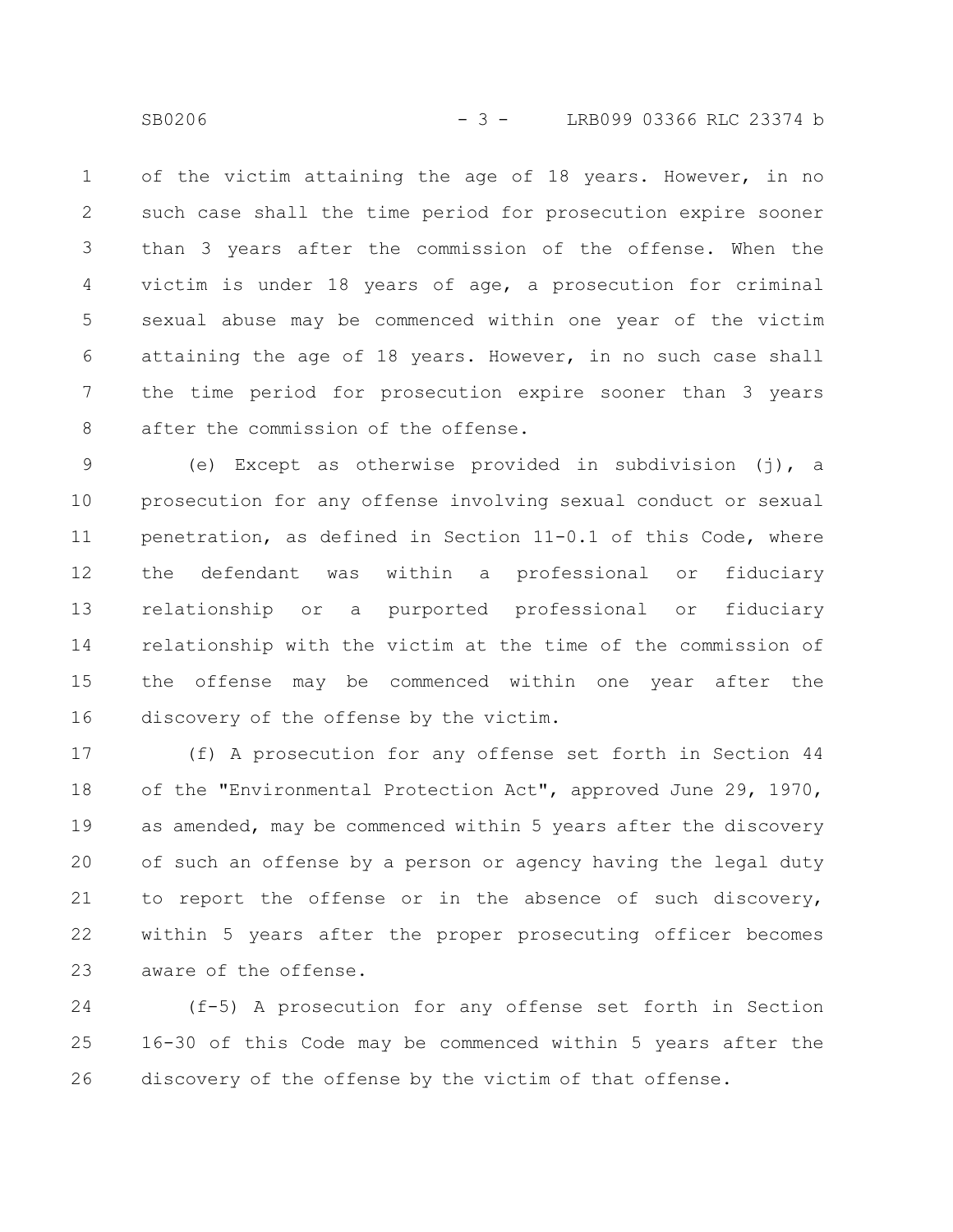- (g) (Blank). 1
- (h) (Blank). 2

(i) Except as otherwise provided in subdivision (j), a prosecution for criminal sexual assault, aggravated criminal sexual assault, or aggravated criminal sexual abuse may be commenced within 10 years of the commission of the offense if the victim reported the offense to law enforcement authorities within 3 years after the commission of the offense. 3 4 5 6 7 8

Nothing in this subdivision (i) shall be construed to shorten a period within which a prosecution must be commenced under any other provision of this Section. 9 10 11

(j) (1) When the victim is under 18 years of age at the time of the offense, a prosecution for criminal sexual assault, aggravated criminal sexual assault, predatory criminal sexual assault of a child, aggravated criminal sexual abuse, or felony criminal sexual abuse may be commenced at any time when corroborating physical evidence is available or an individual who is required to report an alleged or suspected commission of any of these offenses under the Abused and Neglected Child Reporting Act fails to do so. 12 13 14 15 16 17 18 19 20

(2) In circumstances other than as described in paragraph (1) of this subsection (j), when the victim is under 18 years of age at the time of the offense, a prosecution for criminal sexual assault, aggravated criminal sexual assault, predatory criminal sexual assault of a child, aggravated criminal sexual abuse, or felony criminal sexual abuse, or a prosecution for 21 22 23 24 25 26